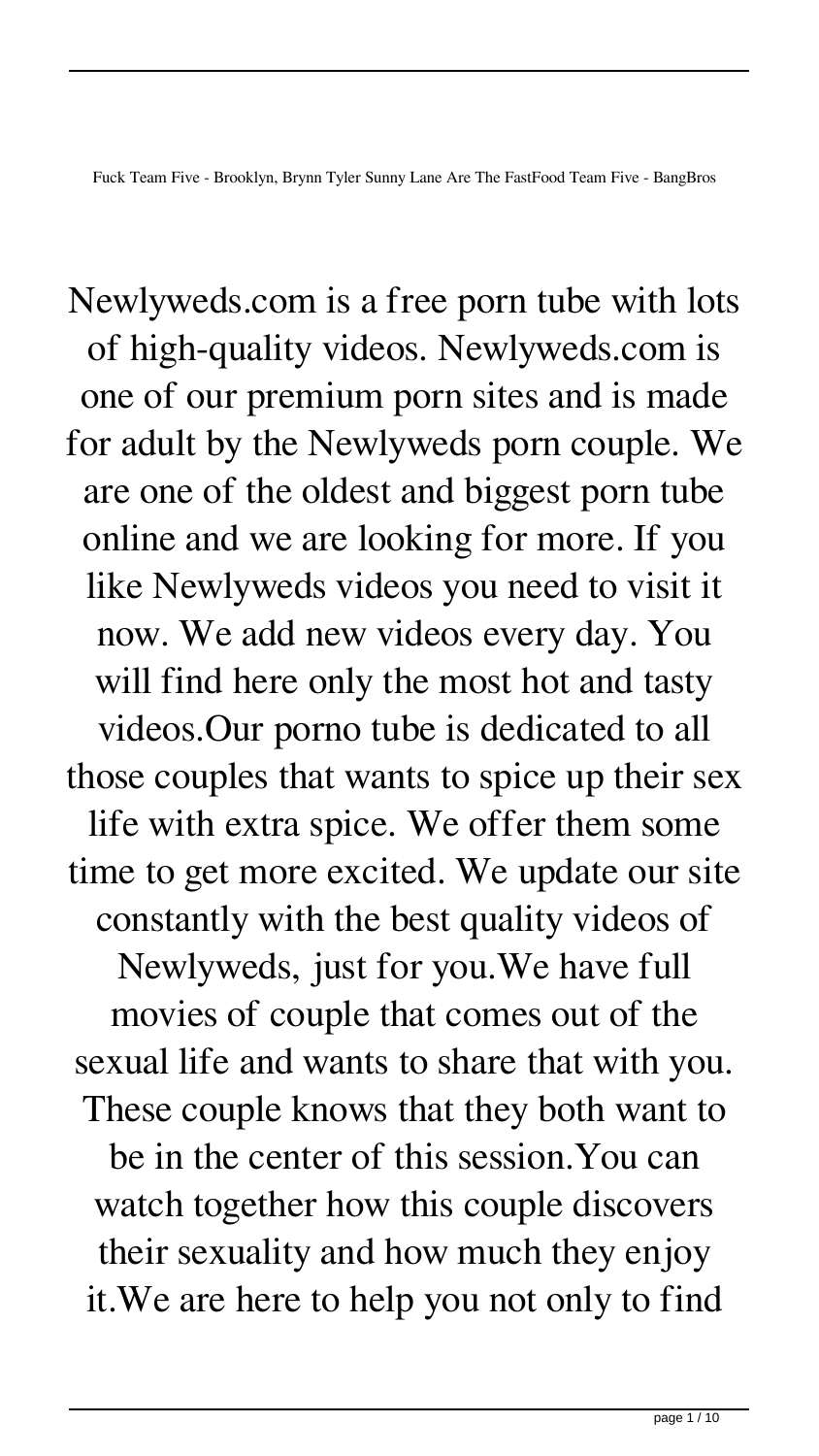some free porn, but to save your time and to bring you the best time of your life.Enjoy our high quality porn with couples who wants to spice up their sex life with extra spice. We update our site constantly with the best quality videos of Newlyweds, just for you. We have full movies of couple that comes out of the sexual life and wants to share that with you. These couple knows that they both want to be in the center of this session.[Surgical treatment of paragangliomas]. Paraganglioma is a rare neuroendocrine tumour, it is located in extraadrenal retroperitoneum. The aim of the work is to present our experience in paraganglioma management. The study group included 23 patients with paraganglioma, from 2000 to 2014. Radiological images and intraoperative findings were evaluated retrospectively. We analysed age, sex, localization, resection type and tumour size. In the group of 23 patients with paraganglioma there were 19 females and 4 males. The mean age was 49.3 years (range: 27-68). In the study group, a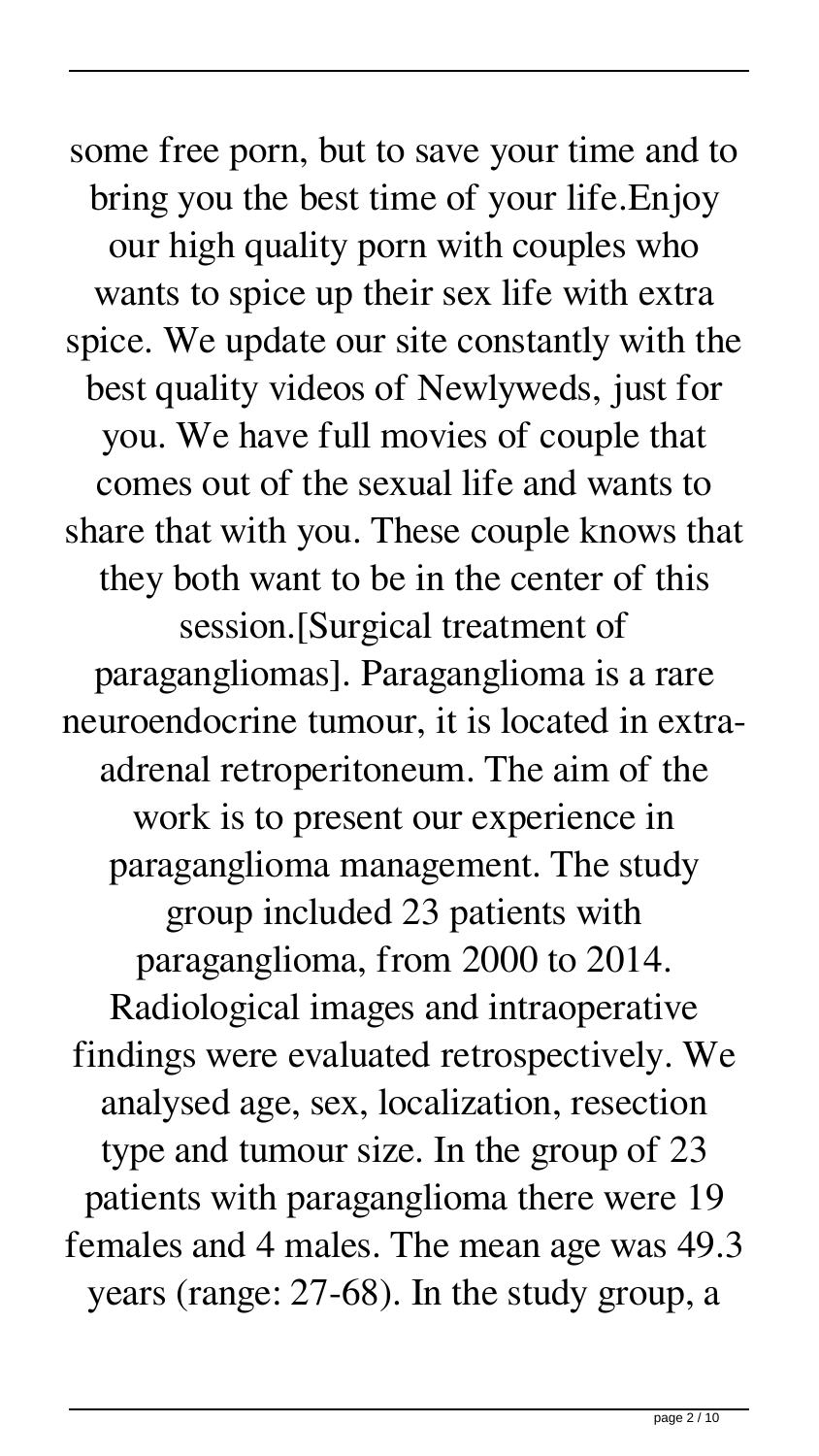diagnosis of paraganglioma was verified in 22 patients. In one patient a second endocrine tumour was diagnosed: 1 patient had a thyroid paraganglioma and one patient had a carcinoid tumour. The mean tumour size was: 4.8

## [Download](http://evacdir.com/bolognese/RnVjayBUZWFtIEZpdmUgLSBCcm9va2x5biwgQnJ5bm4gVHlsZXIgU3VubnkgTGFuZSBBcmUgVGhlIEZhc3RGb29kIFRlYW0gRml2ZSAtIEJhbmdCcm9zRnV/redman/hunky.portugese=ZG93bmxvYWR8bzVTTVhwd1ozeDhNVFkxTWpjME1EZzJObng4TWpVM05IeDhLRTBwSUhKbFlXUXRZbXh2WnlCYlJtRnpkQ0JIUlU1ZA.kanigos.lingonberry)

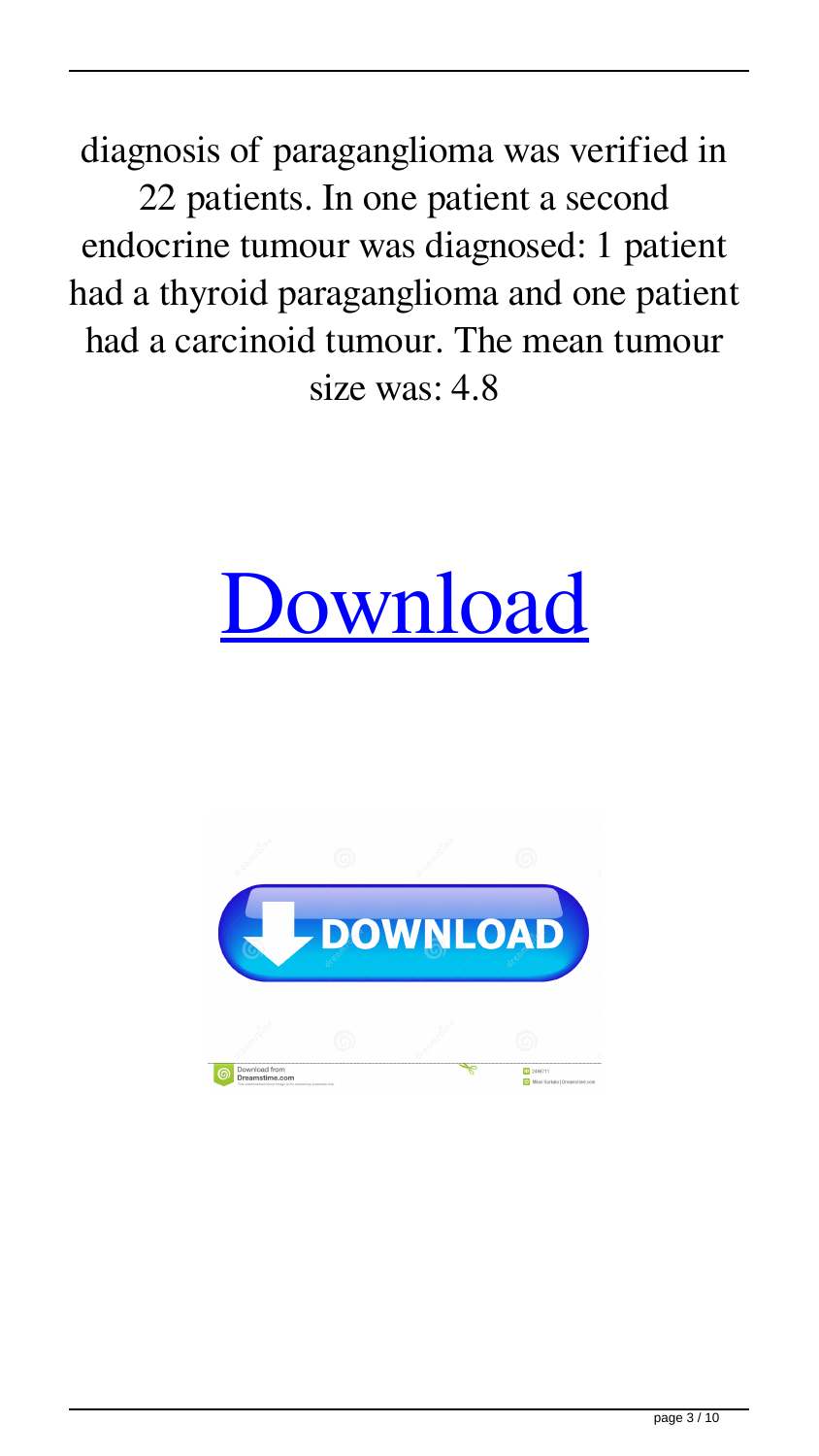Fuck Team Five - Brooklyn, Brynn Tyler Sunny Lane Are The FastFood Team Five - BangBros Brooklyn, Brynn Tyler & Sunny Lane are the Fast Food Team Five. A Fuck Team Five video. Mar 18, 2011. Ok they say Hollywood is running out of ideas because of all the shitty movies that are coming out. Well let me tell you something when we at Fuck Team Five .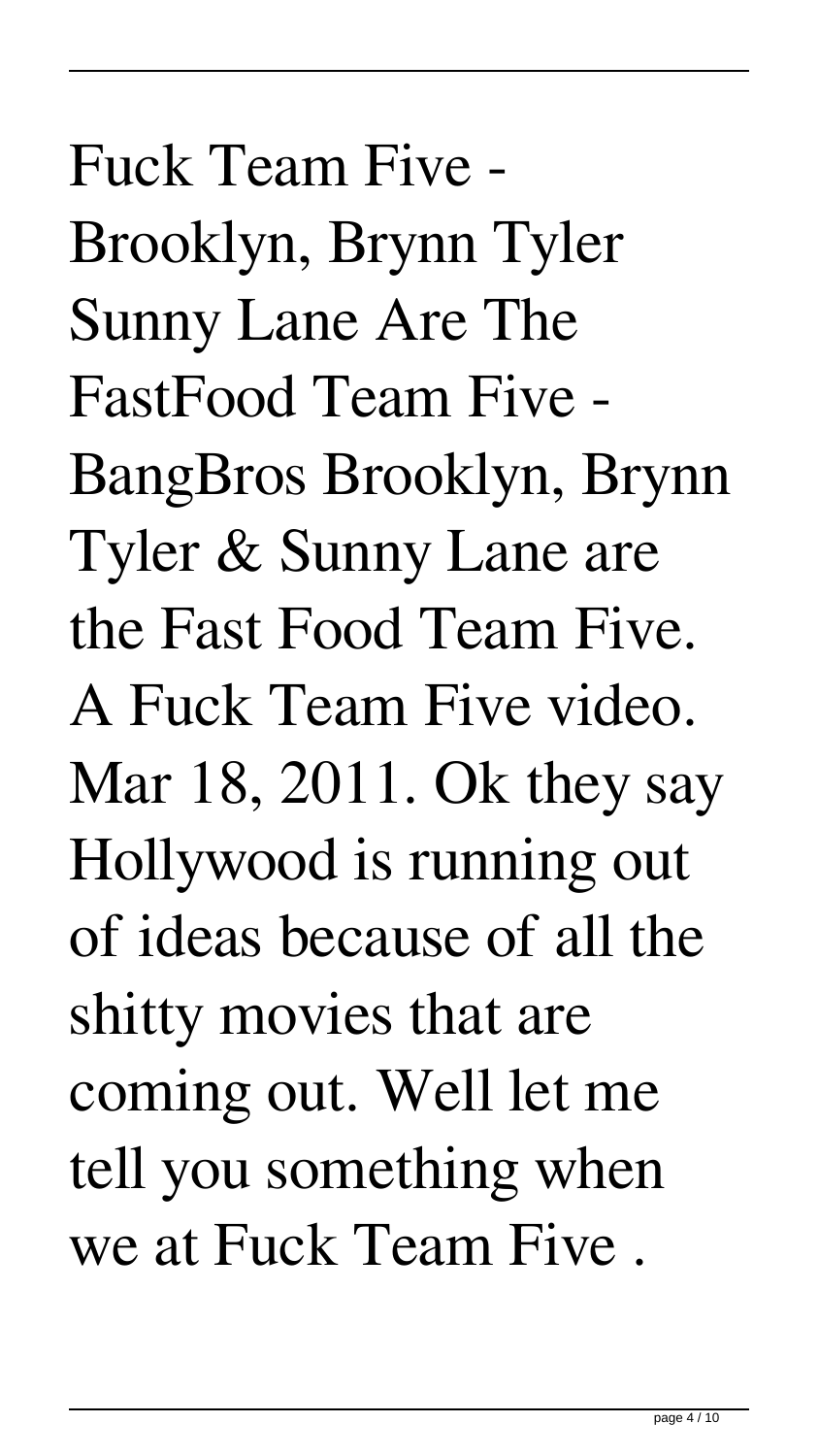Nov 27, 2019 Brooklyn, Brynn Tyler and Sunny Lane are the Fast Food Team Five. Download Share & Get Free Premium! Recommended. Porn in East L.A.. 35:03. Fuck Team Five - Brooklyn, Brynn Tyler Sunny Lane Are The FastFood Team Five - BangBros Fuck Team Five - Brooklyn, Brynn Tyler Sunny Lane Are The FastFood Team Five -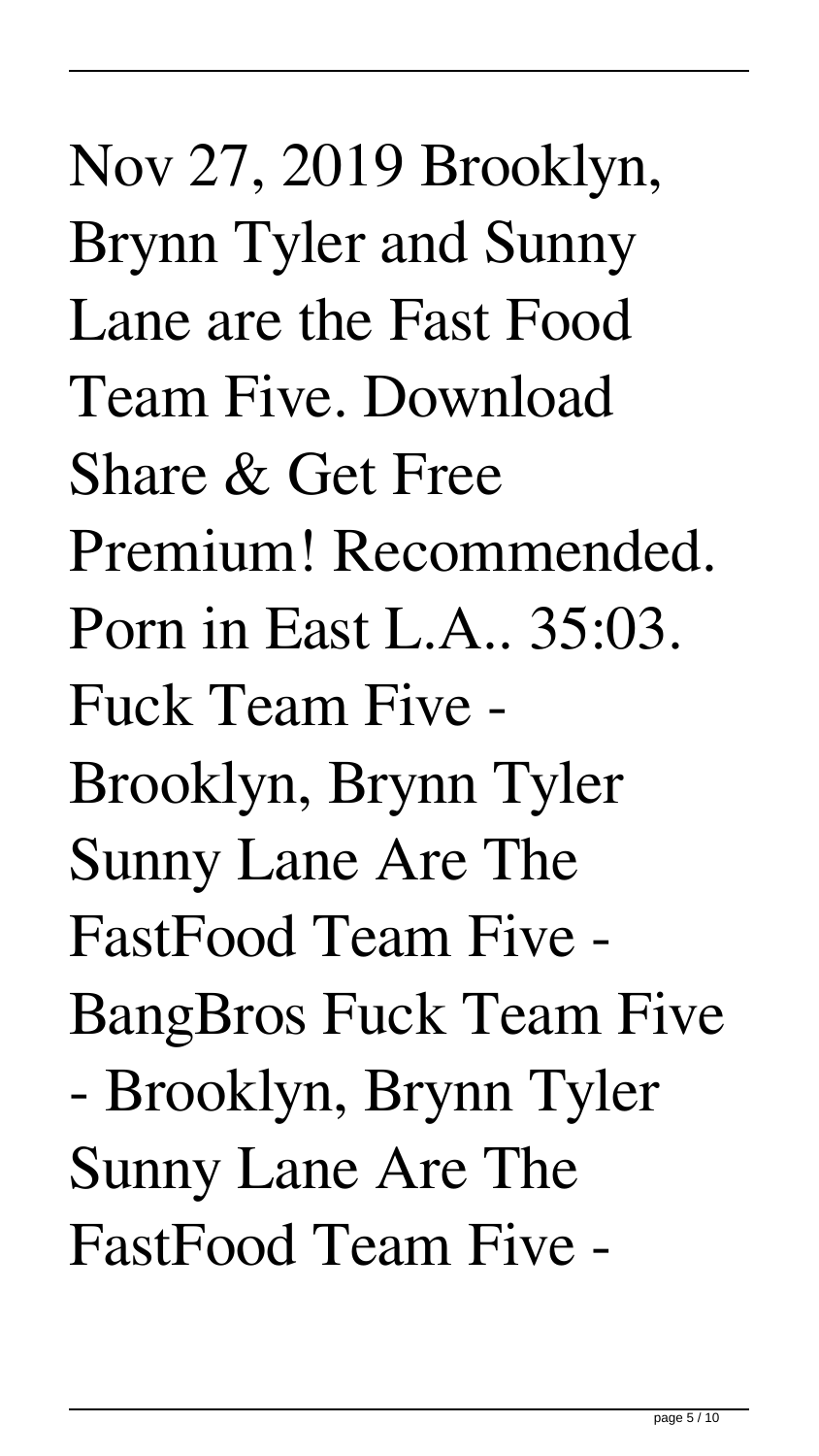BangBros Brooklyn, Brynn Tyler & Sunny Lane are the Fast Food Team Five. A Fuck Team Five video. Mar 18, 2011. Ok they say Hollywood is running out of ideas because of all the shitty movies that are coming out. Well let me tell you something when we at Fuck Team Five . Nov 27, 2019 Brooklyn, Brynn Tyler and Sunny Lane are the Fast Food Team Five. Download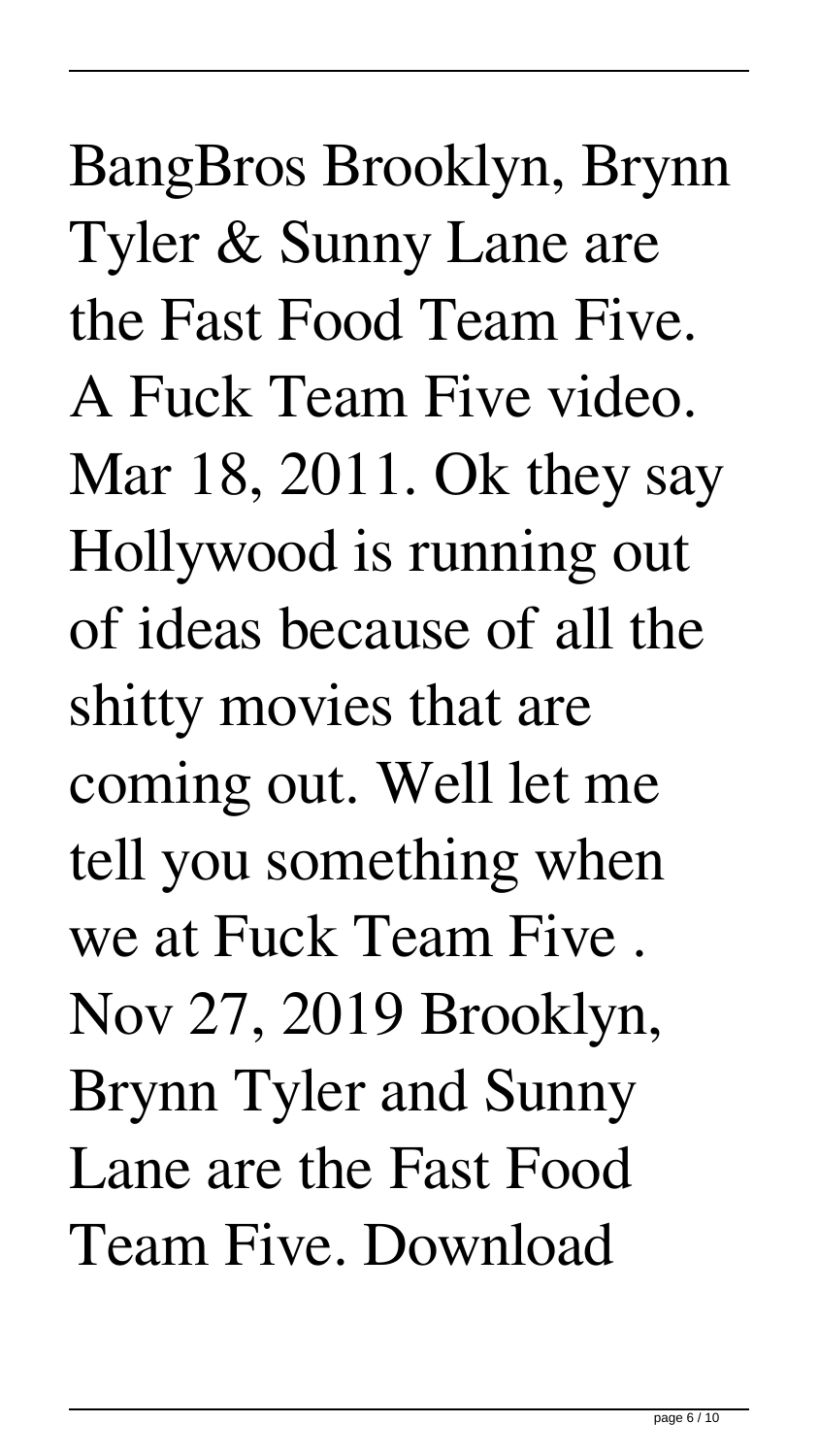Share & Get Free Premium! Recommended. Porn in East L.A.. 35:03. Fuck Team Five - Brooklyn, Brynn Tyler Sunny Lane Are The FastFood Team Five - BangBros Fuck Team Five - Brooklyn, Brynn Tyler Sunny Lane Are The FastFood Team Five - BangBros Brooklyn, Brynn Tyler & Sunny Lane are the Fast Food Team Five. A Fuck Team Five video.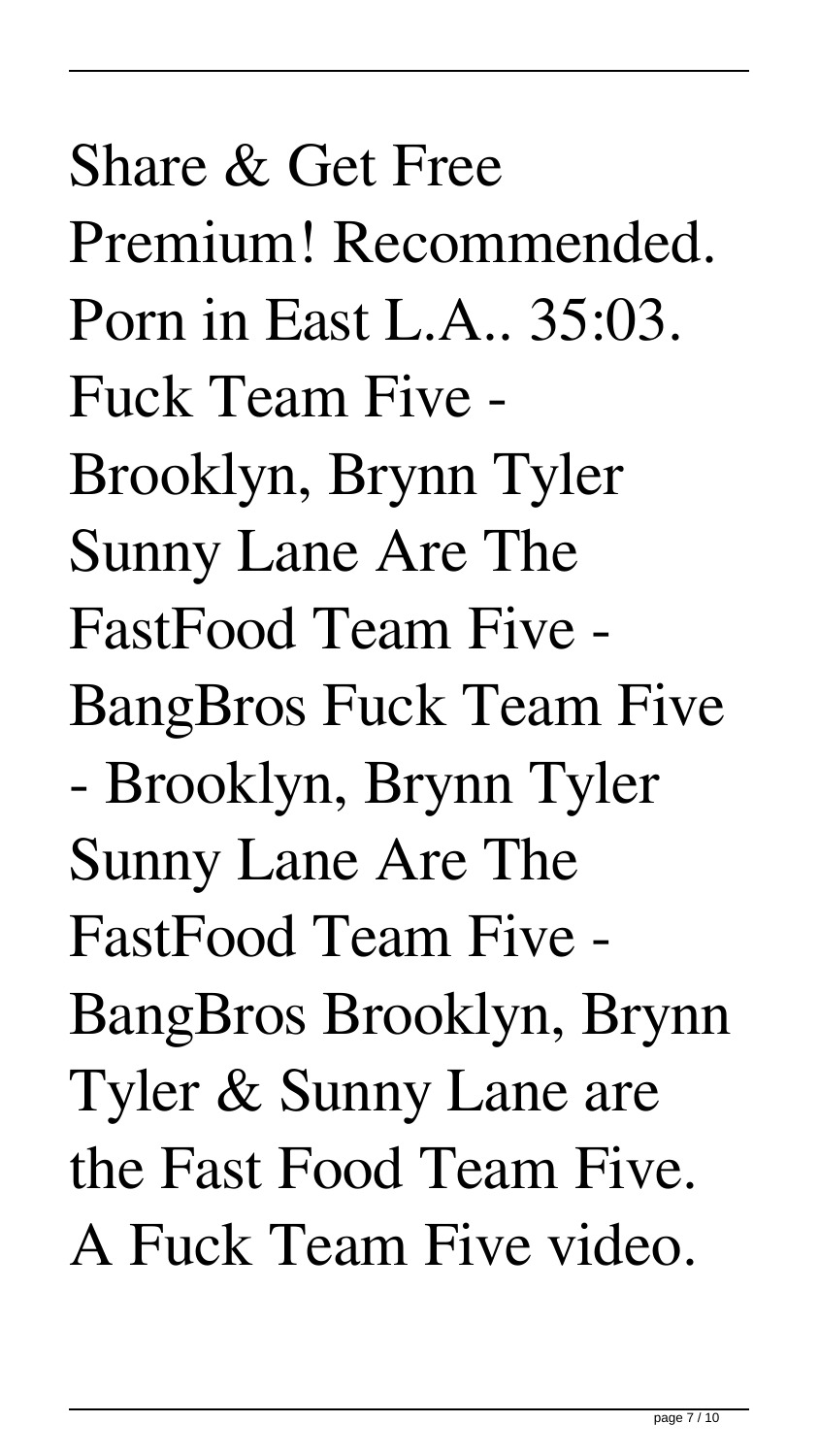Mar 18, 2011. Ok they say Hollywood is running out of ideas because of all the shitty movies that are coming out. Well let me tell you something when we at Fuck Team Five . Nov 27, 2019 Brooklyn, Brynn Tyler and Sunny Lane are the Fast Food Team Five. Download Share & Get Free Premium! Recommended. Porn in East L.A.. 35:03. Fuck Team Five -